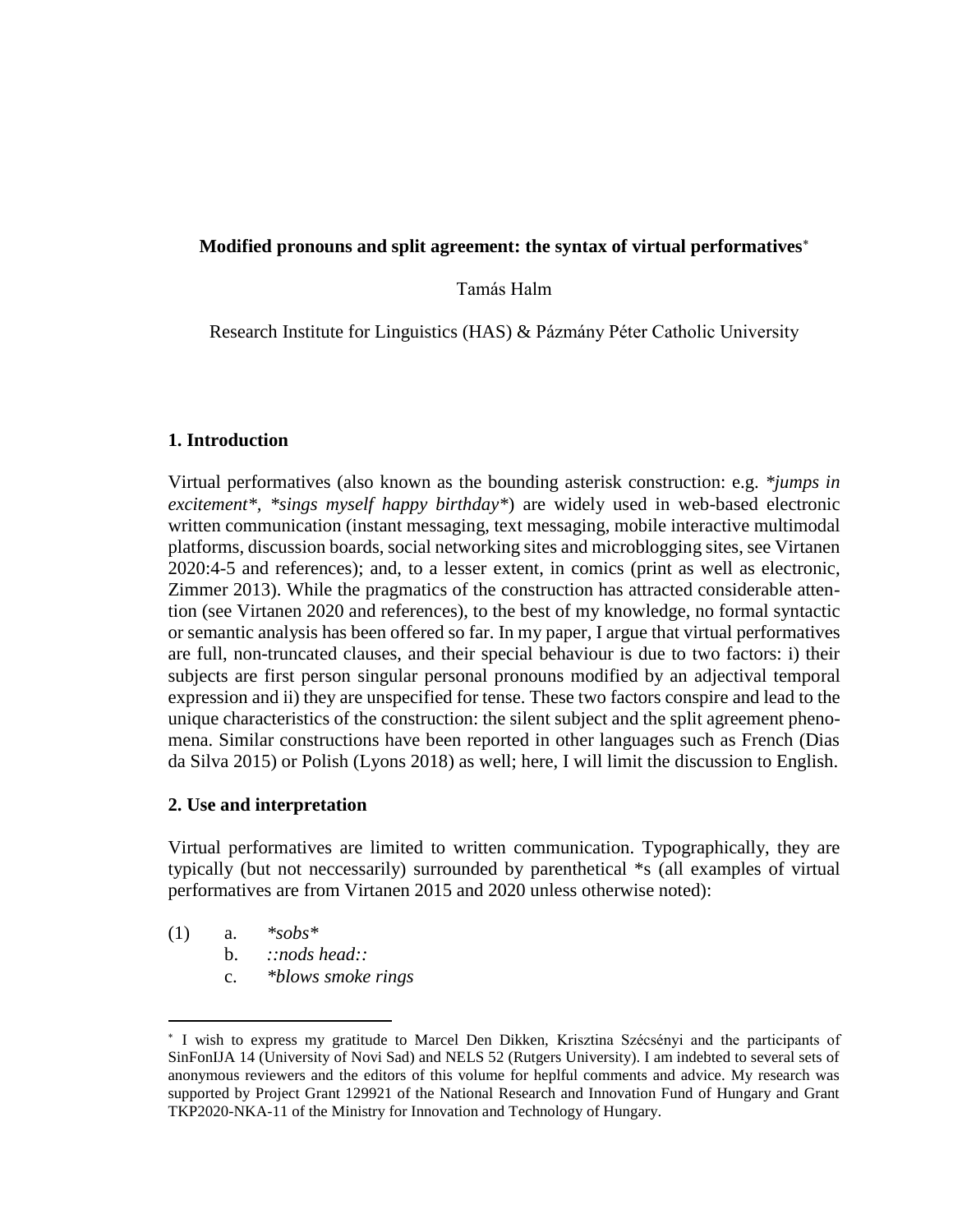d. *sees something that would be nice to buy for a gf but doesnt have a gf. positive side is im saving \$\$*☺

The subject is obligatorily silent and it is obligatorily interpreted as 1SG, whereas the time is taken to be the immediate present. The illocutionary force has been argued to be performative (hence the name virtual performatives, coined by Virtanen 2020):

(2) *\*blows smoke rings\* They call me Trouble.*

The first line of (2) is a virtual performative, and the second is a sentence uttered (typed) by the speaker (author): the hearer (reader) is invited to imagine that the speaker blows smoke rings simultaneously with uttering the sentence 'They call me Trouble.' Contemporaneity with the utterance and performativity are strong tendencies but not strict requirements (*pace* Virtanen 2020), as shown by the examples below:

(3) a. *\*studies for 10 minutes\* \*rests and scrolls on twitter for 3 hours\** b. *\*hates it when people ignore me\**

The event described by first part of (3a) extends beyond utterance time and the event described by second part of (3a) does not even include utterance time. (3b) is a nonepisodic, generic statement. Based on such observations, I argue that virtual performatives are underspecified in terms of relative time and illocutionary force, and it is up to the hearer to infer what the intended tense and illocutionary force might be. In the absence of any strong contextual clues to the contrary, the default assumption is that the tense is the immediate present and the illocutionary force is performative.

# **3. 1SG/3SG split agreement**

 $\overline{a}$ 

Strikingly, in virtual performatives, we observe 3SG agreement on the verb (indicated by an obligatory *–s* suffix), even though the silent subject is 1SG. At the same time, binding and co-reference phenomena show obligatory 1SG agreement ((4c) also illustrates the fact that virtual performatives can have tensed clausal objects<sup>1</sup>):

- (4) a. *\*sings myself happy birthday\**
	- b. *\*retweets my own tweet\**
	- c. *\*forgets that I have to be up at 7\* \*remembers that I don't care and stays up anyway\**
	- d. *\*runs to bathroom to admire my new stunning self\**

Virtanen (2020) notices the pattern in (4c) and offers a pragmatic account: whereas the fact the we observe 3SG verbal agreement in the main clause of a virtual performative

<sup>&</sup>lt;sup>1</sup> In virtual performatives, subordinated clauses are either tensed clauses or small clauses, but they can never be virtual performatives: virtual performatives are restricted to root clauses. Consider:

<sup>(</sup>i) ungrammatical:*\*forgets that has to be up at 7\**  ungrammatical:*\*remembers that doesn't care and stays up anyway\**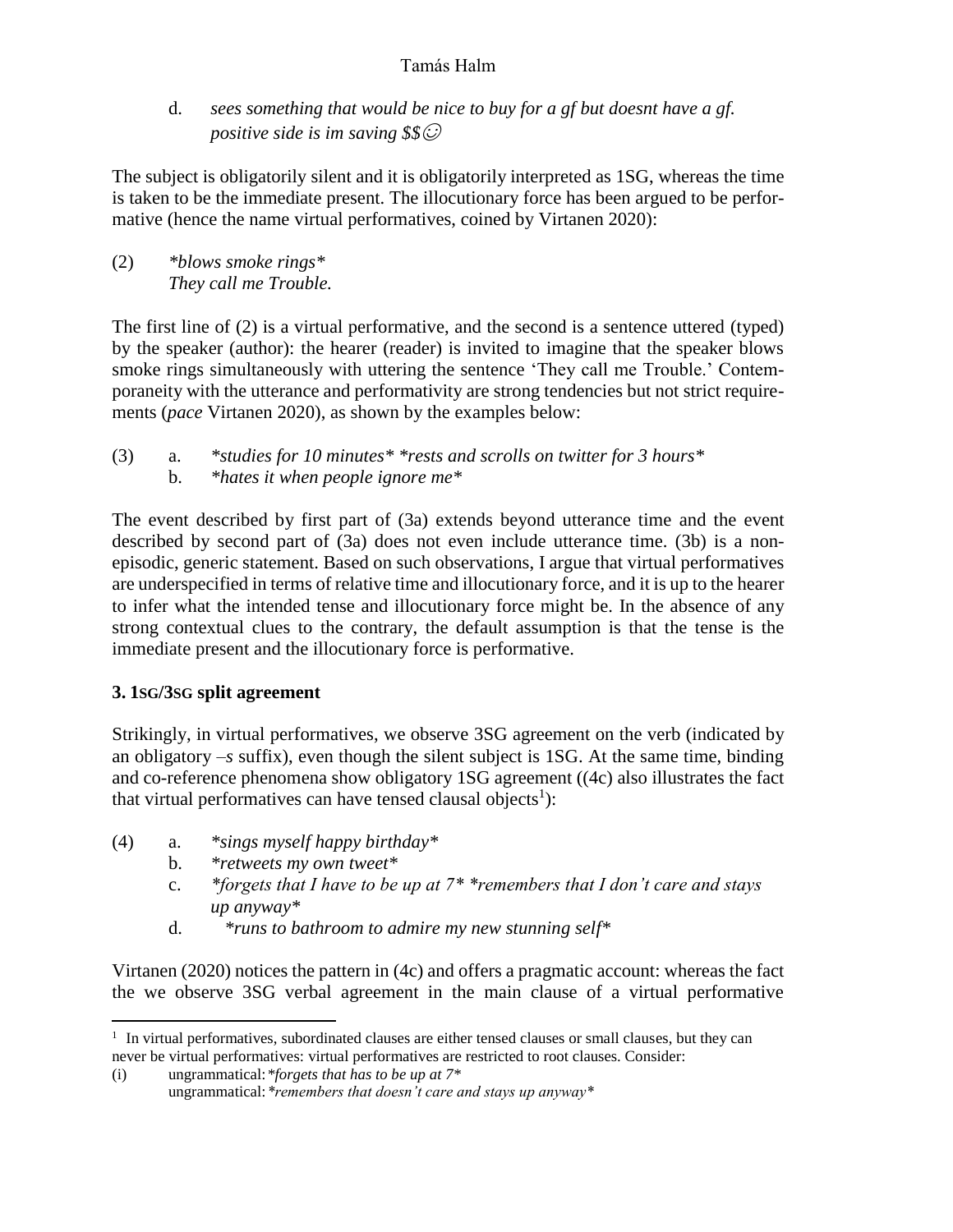### *Modified pronouns and split agreement*

supposedly reflects an 'externaliz[ation] of the virtual self', the emergence of 1SG in the subordinate clause is an act of 'reassuming the virtual self'. While such a pragmatic shift between perspectives may be possible, I argue it is an inadequate explanation of the observed data. If this were indeed a shift between persons as a mere pragmatic device then surely we would expect it to be optional or at least easily violable. Yet, the overt subject in complement clauses is strictly 1SG. Also, the assumption that virtual performatives have a 3SG covert subject is itself questionable: while the verb does exhibit 3SG agreement morphology, clausemate possessive pronouns and reflexives corefential with the silent subject are obligatorily 1SG.

The availability of reflexives (5a) and especially of controlled PRO subjects (5b) and objects and of subject depictives (5c) indicates that the virtual performative has a syntactically active silent subject:

- (5) a. *\* Ø<sup>i</sup> sings myself<sup>i</sup> happy birthday\**
	- b. *\*Ø<sup>i</sup> runs to bathroom PRO<sup>i</sup> to admire my new stunning self\**
	- c.  $*{\mathcal{O}}_i$  goes to sleep extremely late...  ${\mathcal{O}}_i$  wakes up exhausted and  ${\mathcal{O}}_i$  is tired *throughout the whole day\** (Twitter)

These facts indicate that a purely pragmatic account is insufficient and a syntactic account is needed.

# **4. Modified pronouns**

Note first that virtual performatives have a striking resemblance to sentences containing a modified 1SG pronoun:

- (6) a. *The 30 year old me misses the 20 year old me.*
	- b. *Questions A Younger Me Would Ask Myself.*
	- c. *A younger me would have seen my past mistakes as unconquerable obstacles when in fact–I now realize–they were so much more.*
	- d. *The conservative me dreaded the change, but once again, I am totally in love with this hair & this color.*

Similarly to what we observed with virtual perfomatives, there is 3SG agreement on the verb and 1SG agreement in co-reference and binding. The reason for this split behaviour is the unique nature of the subject: it is a DP made up of a determiner, an adjectival modifier and the pronoun *me*. I argue that that such adjectivally premodified pronouns are in essence similar to modified proper names:

### (7) *Once again, the transformational Obama has been sold out by the political Obama.*

According to Quine (1960), Paul (1994) and Gärtner (2004), premodified proper names refer to a spatio-temporal stage or part of the individual concerned (inspired by Link's 1983 lattice-theoretical approach to plural entities). Extending this analysis to the pronominal realm, I argue that premodified pronouns also refer to a spatio-temporal stage or part of the individual referred to: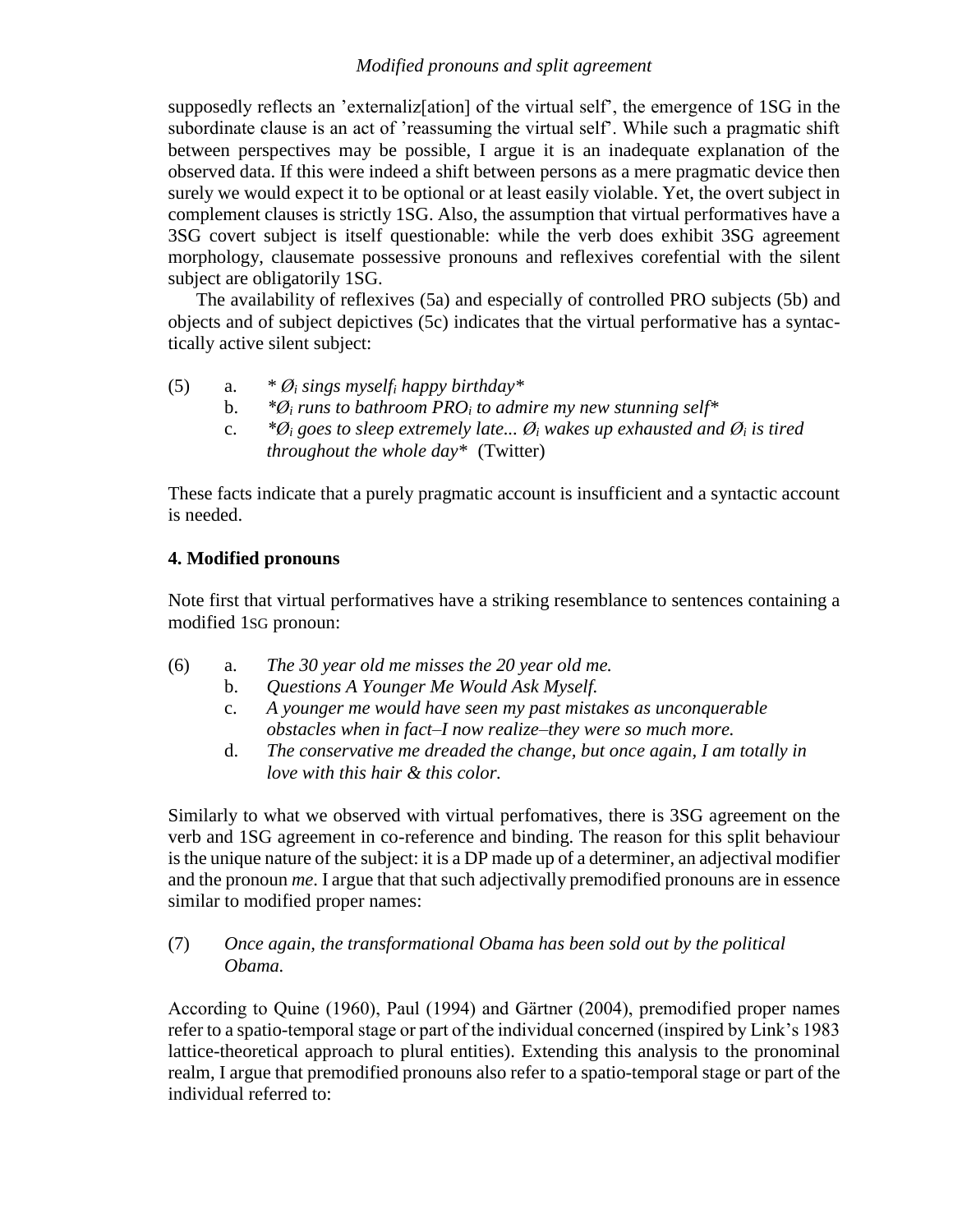| (8) |                    | <i>the 18-year-old Churchill</i> = 'the stage of Churchill when he was 18 yrs old' |
|-----|--------------------|------------------------------------------------------------------------------------|
|     | the 30-year-old me | $=$ the stage of me when I was 30 yrs old'                                         |

Further, I argue that the subject of a virtual performative is a 1SG pronoun premodified by an underspecified temporal adjectival modifier:

(9) *\*jumps in excitement\** is equivalent to: *the utterance-time me jumps in excitement*

While *the utterance-time me* is rather stilted, various paraphrases of it are amply attested:

- (10) a. *I'm proud of the past me, the present me, and I'm excited to see what the future me accomplishes.*
	- b. *I think the me right now is sort of at the level 50 of tennis, and everything else in my life is at level five or six.*
	- c. *And as for the splitting time, the me in this very moment doesn't like the idea of it, but I know that is largely situational thinking.*
	- d. *The current me has continued to develop, to deepen my understanding, and this clouds the memory of the younger me.*

More precisely, a virtual perfomative has a subject of the form  $[D t_x-ADJ 1SG]$ , i.e., where the temporal argument  $t<sub>x</sub>$  is left unspecified. In the absence of contextual clues to the contrary, the default inference is that  $t_x =$  utterance time, but in the presence of contextual clues, it can be a different time (cf. 3). Since  $t_x$ -ADJ is underspecified, it is also ineffable and has to remain silent. However, this would result in the ungrammatical surface form *\*the Ø me*, and therefore, the whole subject has to remain silent: a silent subject, while not fully grammatical (and hence restricted to a special informal register) is preferable to an overt ungrammatical subject.

Note also that the virtual perfomative as a whole is also unspecified for tense: this explains why no past or future tense forms are available, only the suffix –s, which can be argued to be unspecified for tense as long as one takes simple present to be the unmarked, default tense. Virtual performatives are also unspecified for aspect: *–ing* forms are unattested and unacceptable (even though the default interpretation of contemporaneity with the utterance would actually make *–ing* forms likely to appear):

| (11) | $*$ sings myself happy birthday $*$                           | $\rightarrow$ OK |
|------|---------------------------------------------------------------|------------------|
|      | *is singing myself happy birthday* -> very bad and unattested |                  |

In terms of the syntax of the subject, I follow Weerman & Evers-Vermeul (2002) and Neeleman & Szendrői (2007) in assuming that pronouns spell out the whole DP. I propose that in the case of modified pronouns, the intervening adjective blocks the merger of  $D^0$ and  $N^0$  and as a result,  $D^0$  needs to be spelled out separately:

| (12) | а. | $[$ [DP $[$ D <i>the</i> $]$ $[$ NP $[$ AdjP <i>current</i> $]$ $[$ NP <i>me</i> $]$ $]$ |
|------|----|------------------------------------------------------------------------------------------|
|      |    | [DP [D the] [NP [AdjP political] [NP Obama]]]                                            |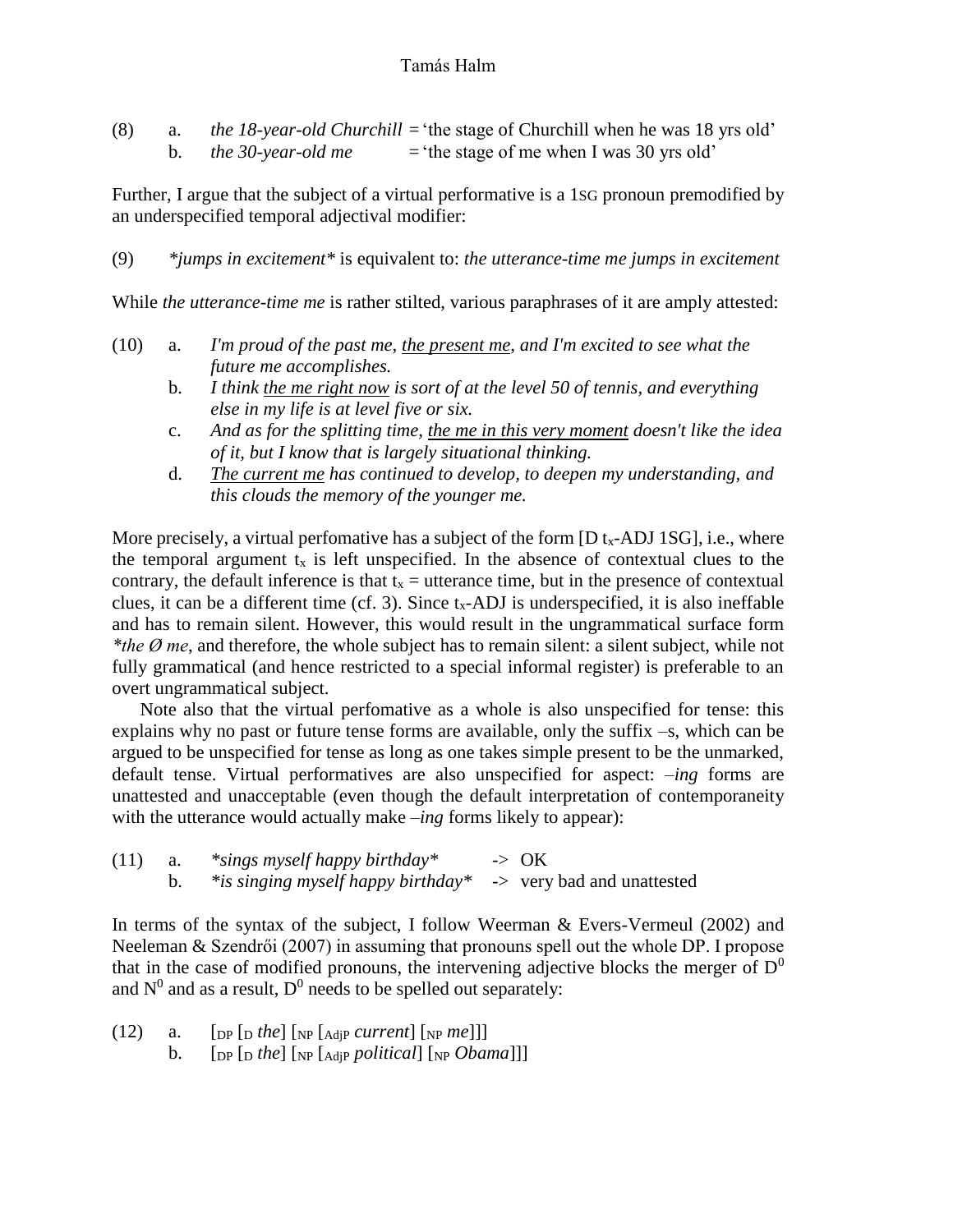#### *Modified pronouns and split agreement*

My proposal is technically similar to Matushansky's (2006) analysis of proper names, with one substantial difference: while Matushansky (2006) follows the definite description theory fo proper names, this clearly cannot be extended to pronouns. Incidentally, premodified pronouns seem to provide evidence against the assumption that pronouns are base-generated in  $D^0$  (Longobardi 1994): if this were indeed the case, one would need an operation to move them down so that *the* can occupy the vacated  $D^0$ , an unlikely scenario.

In terms of the split agreement phenomena in case of  $1SG$  pronouns<sup>2</sup>, my proposal is that this reflects that verbal agreement is sensitive to the phi-feature content of  $D^0$  (3SG by default) while binding and coreference are sensitive to the phi-feature content of  $N^0$ . This results in three possible configurations:

1) Premodified proper names: there is no split agreement as both  $D^0$  and  $N^0$  are 3SG. 2) Non-modified pronouns: there is no split agreement as  $D^0$  and  $N^0$  are merged and the phifeatures of  $N^0$  overwrite or take precedence over the default 3SG specification of  $D^0$ . 3) Modified 1sG pronouns: there is split agreement as  $D^0$  is 3SG by default and  $N^0$  is 1SG and no merger takes place due to intervening adjectival modifier.

#### **5. Summary of the main argument**

To summarize the main argument of this paper, I have argued that virtual performatives are full, non-truncated clauses, and their subjects are first person singular personal pronouns modified by an adjectival temporal expression and they are unspecified for tense. Tense underspecification leads to the ineffability of the adjectival temporal modifier and, as a consequence, of the whole subject. The split agreement phenomena are caused by an unresolved mismatch of the phi-feature content of  $D^0$  and  $N^0$ , and are part of a more general pattern which also involves overt adjectivally premodified pronouns.

In the remainder of this paper, I discuss certain empirical details (optional determinerdrop, the obligatory silence of the subject,non-1SG pronouns and another D+Adj+Proper name / Pronoun construction) and highlight the main differences between virtual performatives and other, somewhat similar constructions such as the reduced written register, imposters and radically truncated clauses.

#### **6. The contrast with the RWR and RTCs**

In virtual performatives, determiner-drop is relatively frequent but by no means obligatory. In fact, the drop and non-drop strategy may be exhibited within a single utterance:

(13) *\*backflips into room full of money\* \*realizes I can't do backflips\* \*wakes from a dream on the floor with broken neck\**

Also, determiner-drop does not depend on the argumenthood of the DP; unlike, e.g., in the radically truncated clauses (RTCs) in Hungarian discussed by Halm (2021). Some object DPs exhibit determiner-drop and others do not:

(14) a. *\*waves hankie floppishly\**

 $\overline{\phantom{a}}$ 

<sup>2</sup> Here I am limiting the discussion to premodified 1SG pronouns. See Section 8 for an extension to other persons and numbers.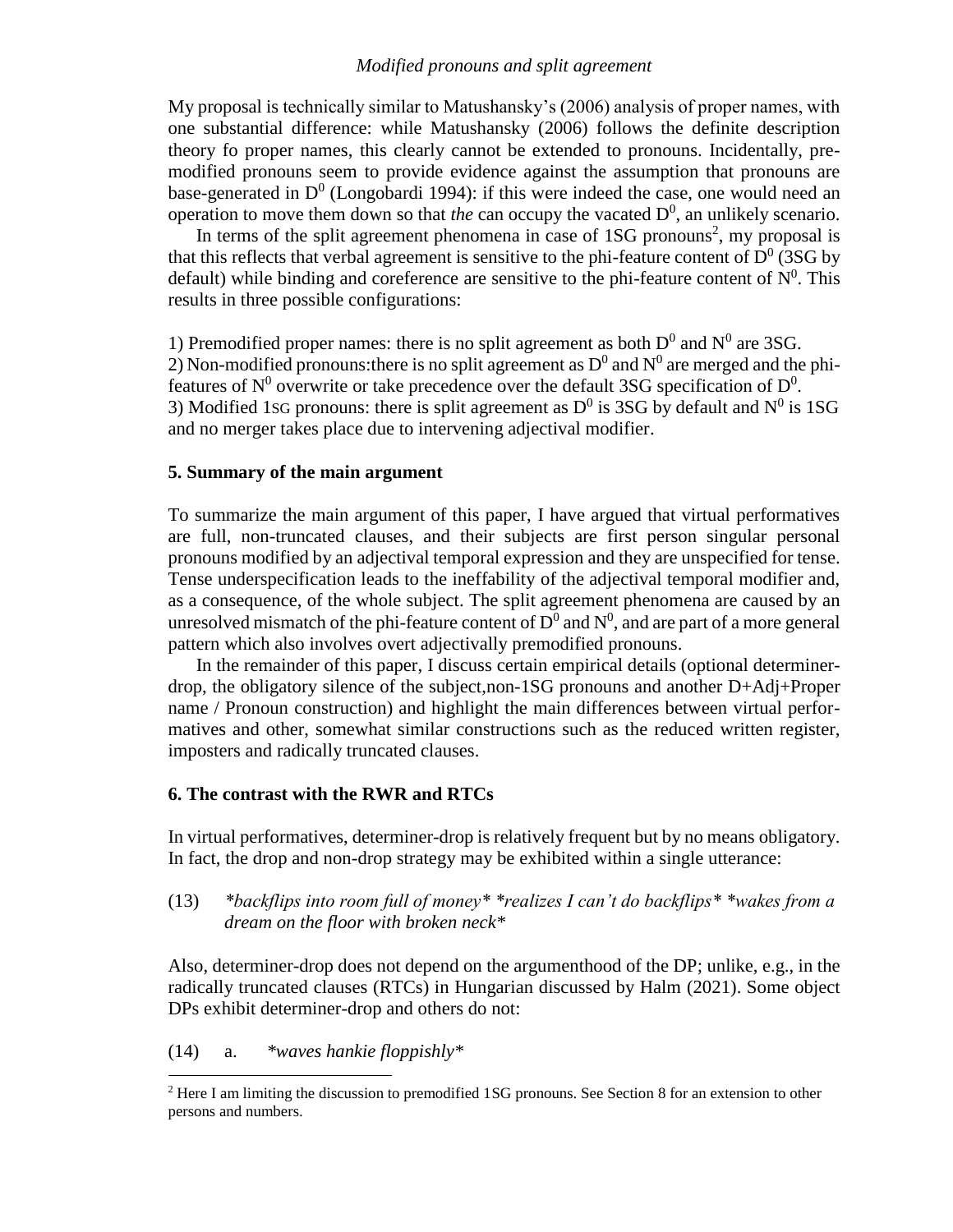b. *\*waves a lipgloss hoping to distract you…\**

Likewise, some non-predicate-argument DPs exhibit determiner-drop and others do not:

(15) a. *\*runs to the kitchen\** b. *<------------- runs to bathroom to admire my new stunning self!!!!!!!!!!!!!!*

This empirical picture strongly favours an analysis similar to that offered by Weir (2017) with regard to optional determiner drop in the English reduced written register (RWR), as opposed to a Sportiche-style (2005) analysis such as the one that Halm (2021) proposed for obligatory determiner-drop in Hungarian radically truncated clauses.

In virtual performatives, subjects are obligatorily silent across the board, that is, there is no difference between verb classes such as transitives (16a), unergatives (16b) or unaccusatives (16c):

- (16) a. *\*eats cookie smugly\**
	- b. *\*jumps in excitement\**
	- c. *\*arrives late from the restroom\** (source: Reddit)

Obligatoriness is a major difference between virtual performatives and the reduced written register (Haegeman 1987, Massam & Roberge 1989, Massam 1992 a.o), where subject drop is typical but optional:

(17) a. *I am meeting my solicitor today.* b. *Am meeting my solicitor today.*

In virtual performatives, the subject is never overt: neither a 1SG or 3SG pronoun, nor a name, nor an imposter is admissible:

- (18) a. *\*laughs like a hyena\**
	- b. ungrammatical: *\*He laughs like a hyena.\**
	- c. ungrammatical: *\*I laughs like a hyena.\**
	- d. ungrammatical: *\*yours truly laughs like a hyena\**
	- e. ungrammatical: *\*my sorry self laughs like a hyena\**

A further contrast is that in the RWR (19), non-1SG dropped subject pronouns are perfectly acceptable, whereas in virtual performatives (20) the subject is obligatorily 1SG:

| (19)       | a.      | $\mathcal{O}_i$ Forgets that she <sub>i</sub> has to be up at 7. $\mathcal{O}_i$ Remembers that she <sub>i</sub> doesn't care<br>and stays up anyway.                       |
|------------|---------|-----------------------------------------------------------------------------------------------------------------------------------------------------------------------------|
|            | $b_{1}$ | $\mathcal{O}_i$ Gets mad when people ignore him.                                                                                                                            |
| (20)<br>a. |         | ungrammatical: * $\mathcal{O}_i$ forgets that she <sub>i</sub> has to be up at $7^*$ * $\mathcal{O}_i$ remembers<br>that she <sub>i</sub> doesn't care and stays up anyway* |
|            | b.      | ungrammatical: $\mathcal{B}_i$ gets mad when people ignore him <sub>i</sub> *                                                                                               |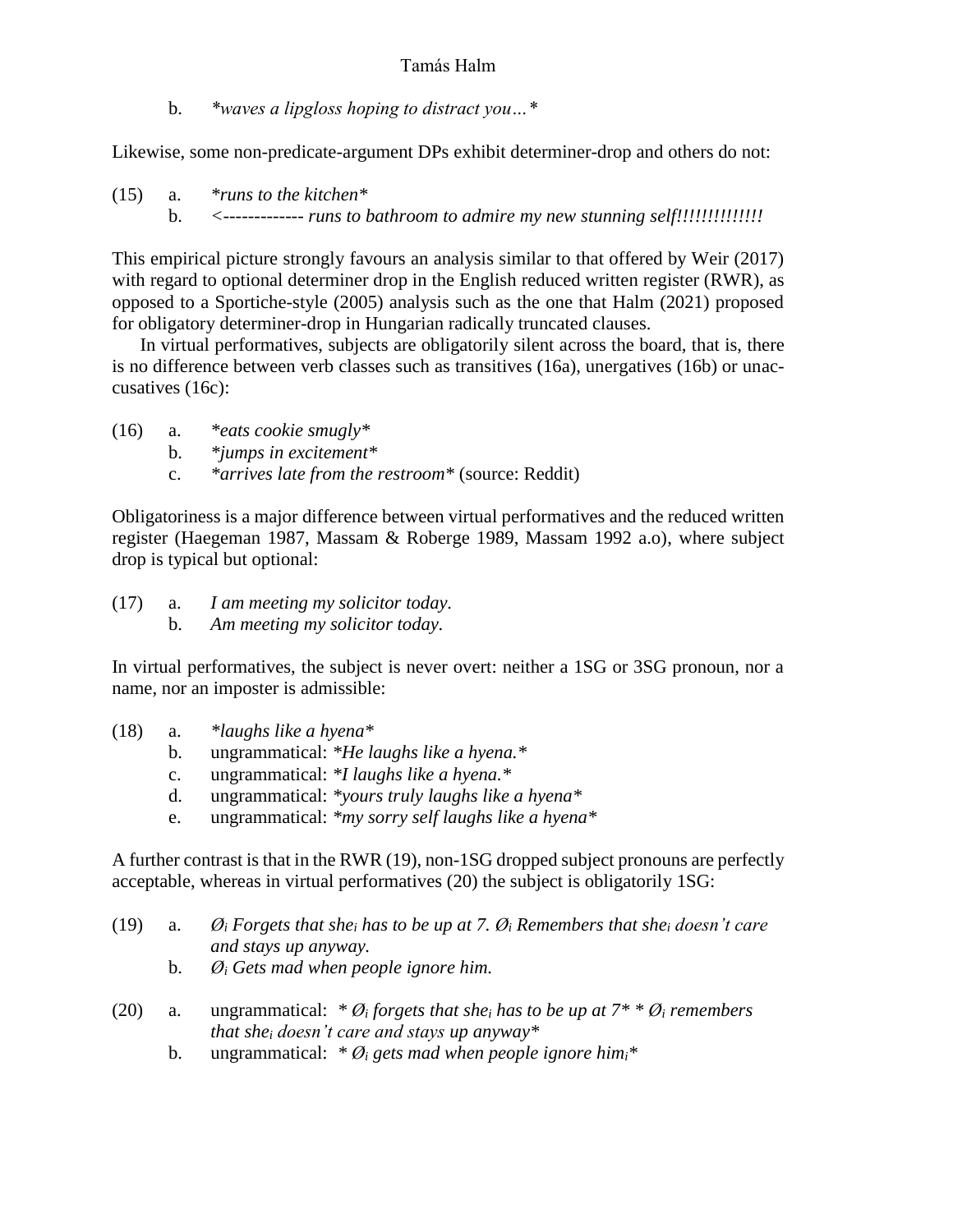### *Modified pronouns and split agreement*

The fact that subjects of transitives, unergatives and unaccusatives are uniformly silent (and syntactically active) differentiates virtual performatives from radically truncated clauses (Halm 2021): in the latter construction, internal arguments are overt<sup>3</sup> and syntactically active, whereas external arguments are syntactically absent.

## **7. The contrast with imposters**

In imposters in general (Collins and Postal 2012), clausemate reflexives exhibit alternation in pronominal feature values. One exception is exemplified in (21c): singular imposters cannot be antecedents of first person reflexives (certainly in English):

- (21) a. *In this reply, [the present authors]<sup>1</sup> attempt to defend ourselves1/themselves<sup>1</sup> against the scurrilous charges that have been made.*
	- b. *Your<sup>1</sup> Majesty should praise yourself1/herself1.*
	- c. *Daddy<sup>1</sup> is enjoying \*myself1/himself1.*

In contrast to this, with premodified pronouns and in virtual performatives, there is no such alternation. Also, imposters have to refer to the speaker or the hearer. As we have seen, however, the construction under discussion here is open to non-participants as well:

- (22) a. *Being the adventurous him, he went for the Umami bomb after much consideration.*
	- b. *Once again, the transformational Obama has been sold out by the political Obama.*

Furthermore, imposters refer to the totality of the speaker or hearer, whereas adjectivally premodified pronouns refer to a stage or part of speaker or hearer (or non-participant). Finally, while in Collins & Postal's (2012) model, an imposter such as *the present author* is supposed to contain a null 1SG indexical pronoun; adjectivally premodified pronouns in general (with the exception of virtual performatives) contain an overt pronoun.

Because of space constraints, a comparison with other constructions such as camouflage DPs (*your honour*, *my ass*, cf. Collins, Moody & Postal 2008), pronouns modified by appositive DPs (*we, the authors of this proposal*) and partitive DPs (*every one of us*) has to be left for future work.

# **8. Modified pronouns other than 1SG**

While in virtual performatives, the subject is obligatorily 1SG, the broader adjectivally modified pronoun construction is open to all persons and numbers:

- (23) a. *Tell us the advice that you would give the 16 year old you.*
	- b. *Being the adventurous him, he went for the Umami bomb after much consideration.*
	- c. *The younger us were such idiots.*

 $\overline{\phantom{a}}$ <sup>3</sup> Hungarian being a pro-drop language, internal arguments may of course be little pros as well.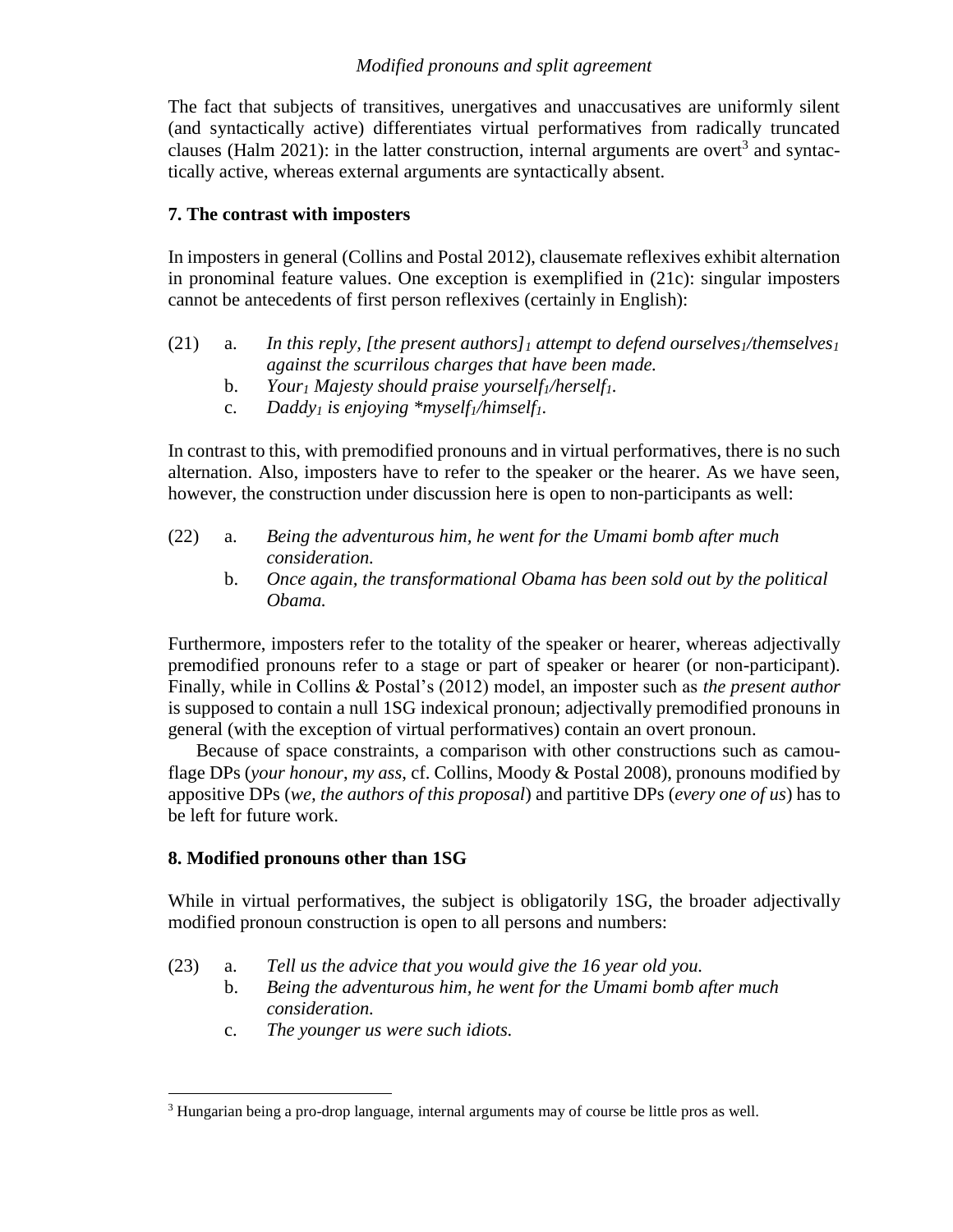d. *For many young, healthy adults, high blood pressure is a distant worry something the "older them" will have to deal with.*

The generalization that verbal agreement is sensitive to phi-features of  $D^0$  (3<sup>rd</sup> person) whereas binding and coreference are sensitive to the phi-features of the pronoun holds:

- (24) a. *The five-year-old you was so cute!*
	- b. *The younger us were so confident of ourselves.*

The only complication concerns that phi-features of the determiner *the*. Note that so far, we have been making the simplifying assumption that *the* has the features 3SG. This surely needs to be revised as *the* is perfectly happy to combine with plural nouns too: *the blue houses, the young Kennedys* etc. One possibility would be to assume that *the* is unspecified for number and the number feature of  $N^0$  percolates to  $D^0$  (since the person feature of  $D^0$ is specified, the person feature of  $N^0$  does not percolate<sup>4</sup>). Another alternative is to assume that English has two *the*s: *theSG* and *thePL*. This is not so far-fetched as it may appear since many Germanic languages have a similar situation: consider German *dieF,SG – diePL*, Dutch  $de_{F/M,SG}$  –  $de_{PL}$ , or Afrikaans  $die_{SG}$  –  $die_{PL}$ . Here I remain agnostic as to which of these options is more attractive. For our purposes, both ensure that  $\overline{D}^0$  is eventually supplied with the number features needed for verbal agreement:

(25) a. *The3SG five-year-old you2SG was3SG so cute!* b. *The3PL younger us1PL werePL so confident of ourselves1PL.*

# **9. Externalization of the self?**

 $\overline{\phantom{a}}$ 

As we have seen, with adjectivally premodified pronouns, binding and co-reference are sensitive to the phi-features of the pronoun. There is one principled exception to this pattern though: the case when there is a temporal contrasting of different stages of the referent:

(26) *The 17 year-old me was pretty fucking awesome and I owe her a lot for who I am today.* 'The 17-year-old stage of me was pretty fucking awesome and the current stage of me owes the 17-year-old stage of me a lot for who the current stage of me is.'

The sentence expresses the beliefs of the current stage of the speaker, and there is a contrast between two stages. As a result, in the sentence where pronouns referring to both stages are present, the one referring to the less prominent stage is interpreted as third person. A similar pattern is observable below:

(27) *While it isn't for everybody, I am so glad senior-year me trusted her instincts and took the leap.*

'The current stage of me is glad that the senior-year stage of me trusted the senior-year stage of me's instincts and took the leap'

<sup>4</sup> Note also that it has been independently argued that person as such does not percolate (cf. Den Dikken 2019 for a recent specific proposal to this effect).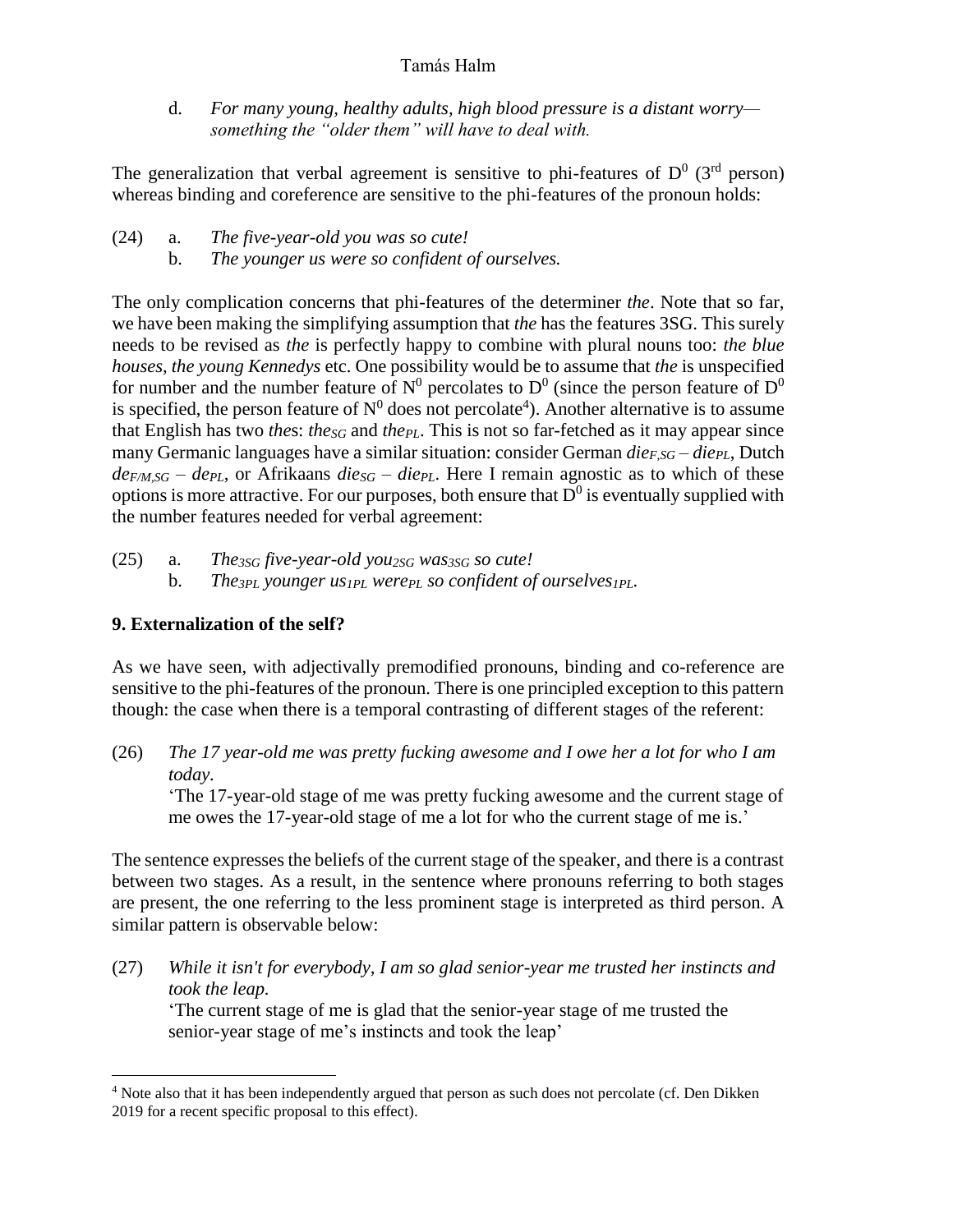Contrast this with the following:

(28) *(The) 10 year old me was lonely. I sat on my own most lunchtimes.* 'The 10-year-old stage of me was lonely. The 10-year-old stage of me was sitting on the 10-year-old-stage of me's own most lunchtimes.'

Here, the narrative is focused exclusively on the 10-year old me, there is no contrasting of the various stages. Consider also a more complex example below, where in addition to various stages of the speaker, the totality of the speaker is also being referred to:

(29) *this year i took risks and chances that 12 year old me only dreamed of, 17 year old me doubted i could do, & 22 year old me thought was too late to even try.*

'This year the current stage of me took risks and chances that the 12-year-old stage of me only dreamed of, the 17 year-old stage of me doubted that the the totality (all stages) of me could do, and the 22-year-old stage of me thought was too late to even try'

To sum up, when two different chunks of the speaker are directly contrasted, one of them switches to 3SG. While the details need to be worked out, I think Virtanen's (2020) pragmatic proposal involving an externalization of the virtual self, while not an adequate explanation of virtual performatives in general, can in fact account for this particular subpattern.

### **10. Another D+Adj+Proper name construction**

Finally, for completeness, it has to be noted that there exists another D+Adj+Proper name construction, with a very different semantics. Consider:

- (30) a. *The wise Marcus Aurelius had a blind spot for his family.*
	- = 'M.A., who was (generally) wise, had a blind spot for his family.'
	- $\neq$  'The wise part of M.A. had a blind spot for his family.'
	- b. *Responding combatively to repeated questions about the plans, a visibly irritated Mr Andrews defended the trade agreement.*
	- = 'Mr Andrews, who was visibly irritated (at the moment), defended the trade agreement.'
	- $\neq$  'The visibly irritated part of Mr Andrews defended the trade agreement'

Pronouns (1, 2 and 3) are also attested in this construction:

- (31) a. *An exhausted me has felt that I'm not doing a good enough job…*
	- b. *When I walked into the room, I saw a visibly tired you.*
		- c. *Burned food coming from a frustrated him can only mean one thing: […].*

Semantically, there is no reference being made to stages or parts of the individual in the sense of Quine (1960), Paul (1994) and Gärtner (2004); nor is the adjectival modification intersective: in (30a), we are not referring to an individual in the intersection of [[wise]] and [[Marcus Aurelius]]: rather, we refer to a specific person called Marcus Aurelius, and we non-restrictively characterize him as wise. The choice of article depends on the type of